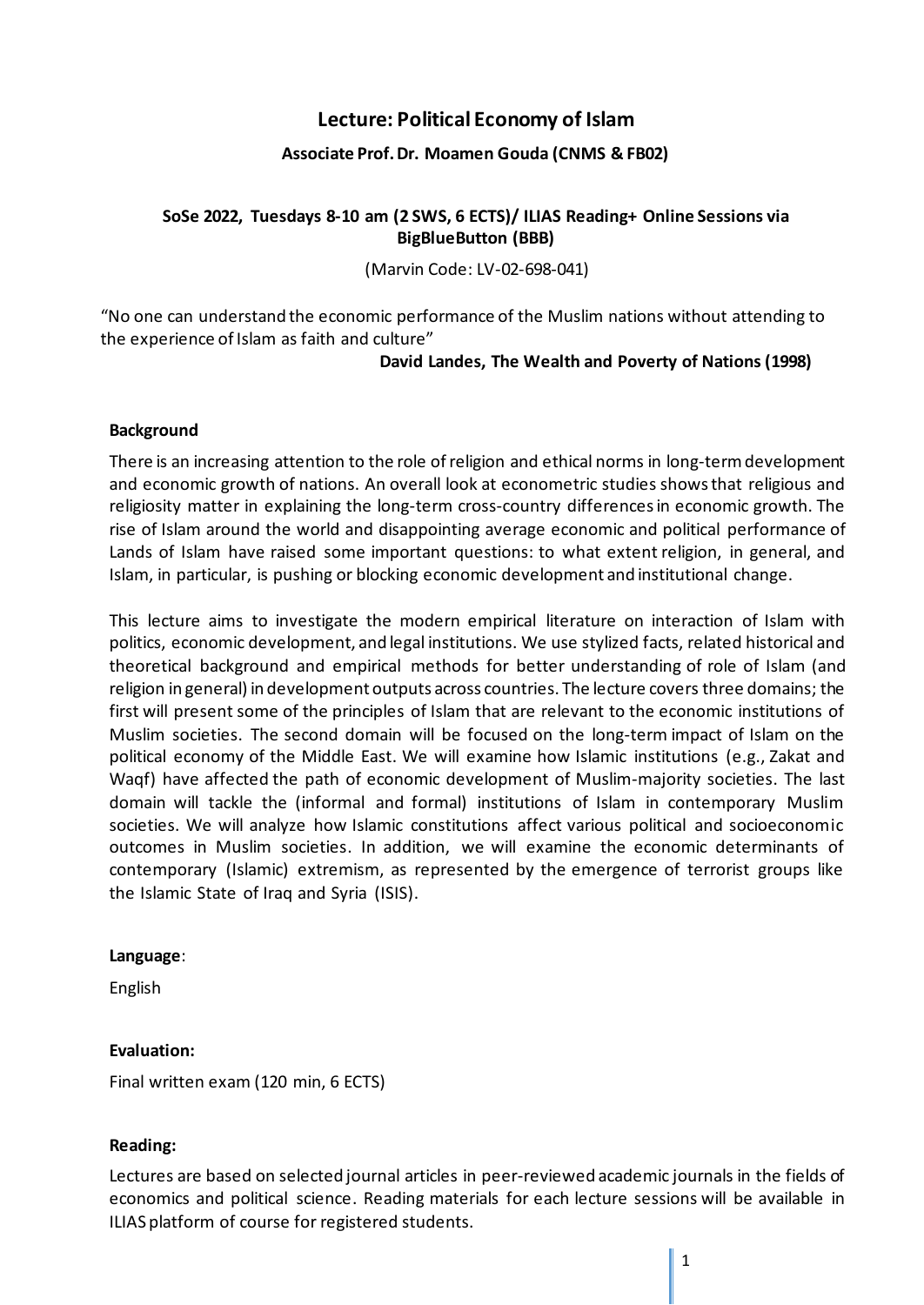**Note:** Presentation slides and reading materials will be available in ILIAS for this course in advance of the session. The links to online meeting will be added in ILIAS for each session. There will be weekly online meeting in allocated time slots for this course.

*To improve the quality of online communications via BBB, please consider following basic points:*

If you are not speaking, please make sure that your micro is off. That helps to reduce background noise.

Students are requested to turn on their video (optional) only when they are presenting and/ or discussing, or when we have introduction round.

- If you have a question or comment, please write in chat box in BBB.
- When you enter the BBB, write your full Name so we know who is participating.

| Lecture        | <b>Topic</b>                                                                                        | <b>Date</b>                                                                                                               |
|----------------|-----------------------------------------------------------------------------------------------------|---------------------------------------------------------------------------------------------------------------------------|
| $\mathbf{1}$   | Introduction to the course                                                                          | 12.04.2022                                                                                                                |
| $\overline{2}$ | Why (and how) economists study religion?                                                            | 19.04.2022                                                                                                                |
| $\overline{3}$ | Religion and economic development                                                                   | 26.04.2022                                                                                                                |
| $\overline{4}$ | Historical consequences of Islamic political institutions                                           | 03.05.2022                                                                                                                |
| 5              | Historical consequences of Islam's interest restriction                                             | 10.05.2022                                                                                                                |
| 6              | Zakat and Waqf                                                                                      | 17.05.2022                                                                                                                |
| $\overline{7}$ | Challenges in Islamic law enforcement:<br>The cases of Intellectual Property and theft Laws         | 24.05.2022                                                                                                                |
| 8              | Islam and rule of law                                                                               | 31.05.2022                                                                                                                |
| 9              | Islam as a formal Institution: The Islamic Constitutions Index                                      | 07.06.2022                                                                                                                |
| 10             | Islamic constitutions and gender equality                                                           | 14.06.2022                                                                                                                |
| 11             | Islamic constitutions and religious minorities                                                      | 21.06.2022                                                                                                                |
| 12             | Islamic constitutions and democracy                                                                 | 28.06.2022                                                                                                                |
| 13             | Political economy of terrorism-Part A: Determinants of Islamic State<br>membership                  | 05.07.2022                                                                                                                |
| 14             | Political economy of terrorism-Part B: Democracy, personal freedom, and<br>Islamic State membership | 12.07.2022                                                                                                                |
| 15             | Exam (120 minutes)                                                                                  | 26.07.2022,<br>10:00-12:00,<br>00A26 (Hörsaal<br>00A26)<br>(Deutschhausstr<br>aße 12,<br>Institutsgebäud<br>e<br>(F   14) |
| 16             | Re-sit Exam (120 minutes)                                                                           | 20.09.2022,<br>10:00-12:00,<br>00A26 (Hörsaal<br>00A26)<br>(Deutschhausstr<br>aße 12,                                     |

#### **Political Economy of Islam (SoSe 2022), Prof. Dr. Moamen Gouda**